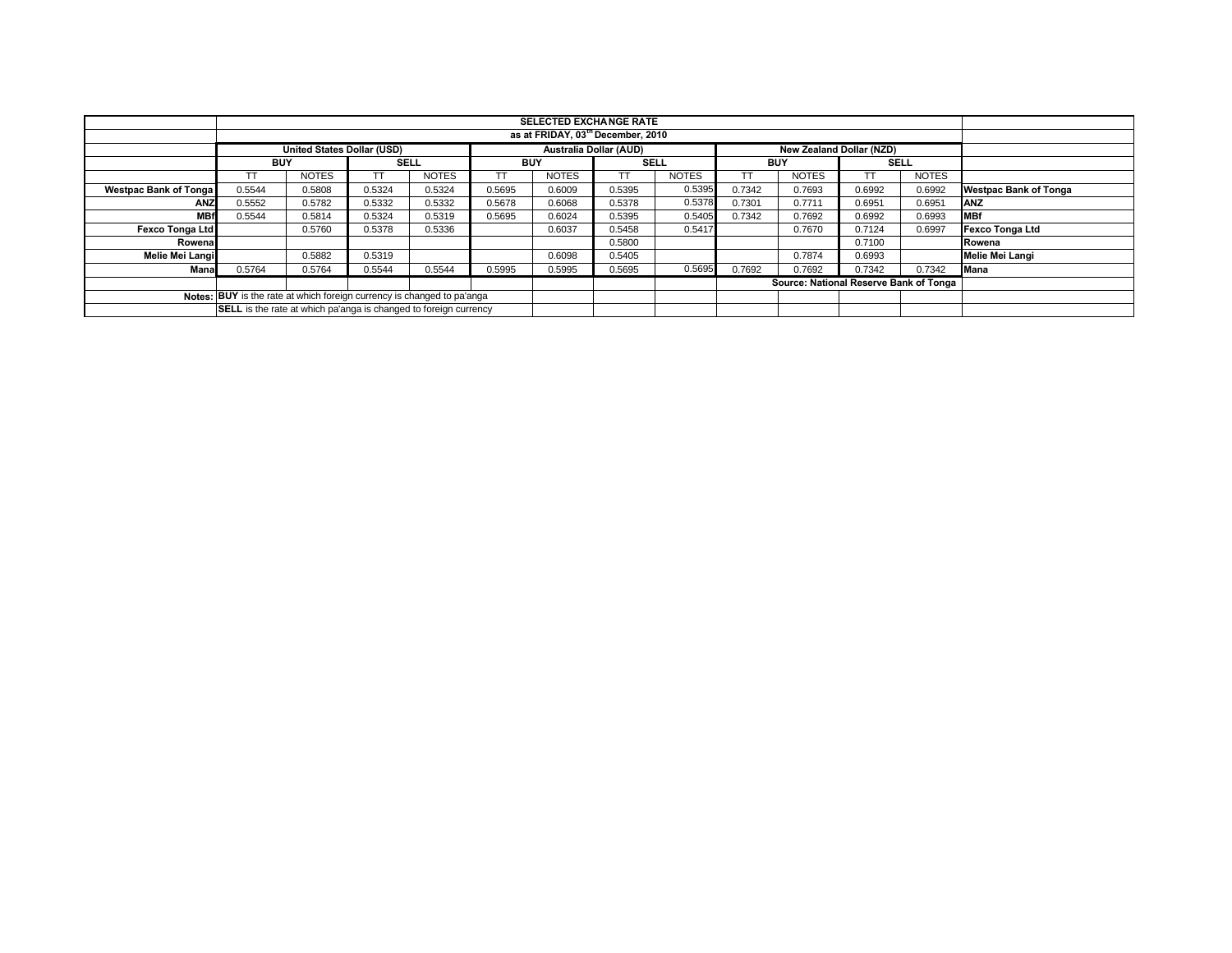|                              |                                                                        |                                   |             |              |            | <b>SELECTED EXCHANGE RATE</b> |             |              |            |                                        |             |              |                              |
|------------------------------|------------------------------------------------------------------------|-----------------------------------|-------------|--------------|------------|-------------------------------|-------------|--------------|------------|----------------------------------------|-------------|--------------|------------------------------|
|                              | as at FRIDAY, 10 <sup>th</sup> December, 2010                          |                                   |             |              |            |                               |             |              |            |                                        |             |              |                              |
|                              |                                                                        | <b>United States Dollar (USD)</b> |             |              |            | <b>Australia Dollar (AUD)</b> |             |              |            | <b>New Zealand Dollar (NZD)</b>        |             |              |                              |
|                              | <b>BUY</b>                                                             |                                   | <b>SELL</b> |              | <b>BUY</b> |                               | <b>SELL</b> |              | <b>BUY</b> |                                        | <b>SELL</b> |              |                              |
|                              |                                                                        | <b>NOTES</b>                      | <b>TT</b>   | <b>NOTES</b> |            | <b>NOTES</b>                  | TΤ          | <b>NOTES</b> |            | <b>NOTES</b>                           |             | <b>NOTES</b> |                              |
| <b>Westpac Bank of Tonga</b> | 0.5533                                                                 | 0.5796                            | 0.5313      | 0.5313       | 0.5639     | 0.5946                        | 0.5339      | 0.5339       | 0.7385     | 0.7740                                 | 0.7035      | 0.7035       | <b>Westpac Bank of Tonga</b> |
| <b>ANZ</b>                   | 0.5541                                                                 | 0.5771                            | 0.5321      | 0.5321       | 0.5613     | 0.6003                        | 0.5313      | 0.5313       | 0.7368     | 0.7778                                 | 0.7018      | 0.7018       | <b>ANZ</b>                   |
| <b>MBf</b>                   | 0.5533                                                                 | 0.5780                            | 0.5313      | 0.5319       | 0.5639     | 0.5952                        | 0.5339      | 0.5348       | 0.7385     | 0.7752                                 | 0.7035      | 0.7042       | <b>MBf</b>                   |
| Fexco Tonga Ltd              |                                                                        | 0.5749                            | 0.5397      | 0.5326       |            | 0.5968                        | 0.5440      | 0.5355       |            | 0.7739                                 | 0.7224      | 0.7060       | <b>Fexco Tonga Ltd</b>       |
| Rowena                       |                                                                        |                                   |             |              |            |                               | 0.5800      |              |            |                                        | 0.7100      |              | Rowena                       |
| <b>Jones Travell</b>         |                                                                        | 0.6060                            |             | 0.5068       |            | 0.6303                        |             | 0.506        |            | 0.8167                                 |             | 0.6684       | <b>Jones Travel</b>          |
| Melie Mei Langi              |                                                                        | 0.5848                            | 0.5319      |              |            | 0.6024                        | 0.5348      |              |            | 0.7874                                 | 0.7042      |              | <b>Melie Mei Langi</b>       |
| Mana                         | 0.5753                                                                 | 0.5753                            | 0.5533      | 0.5533       | 0.5939     | 0.5939                        | 0.5639      | 0.5639       | 0.7735     | 0.7735                                 | 0.7385      | 0.7385       | Mana                         |
| <b>MoneyGram</b>             | 0.5718                                                                 |                                   | 0.5405      |              | 0.5871     |                               | 0.5436      |              | 0.7913     |                                        | 0.7152      |              | <b>MoneyGram</b>             |
|                              |                                                                        |                                   |             |              |            |                               |             |              |            | Source: National Reserve Bank of Tonga |             |              |                              |
|                              | Notes: BUY is the rate at which foreign currency is changed to pa'anga |                                   |             |              |            |                               |             |              |            |                                        |             |              |                              |
|                              | SELL is the rate at which pa'anga is changed to foreign currency       |                                   |             |              |            |                               |             |              |            |                                        |             |              |                              |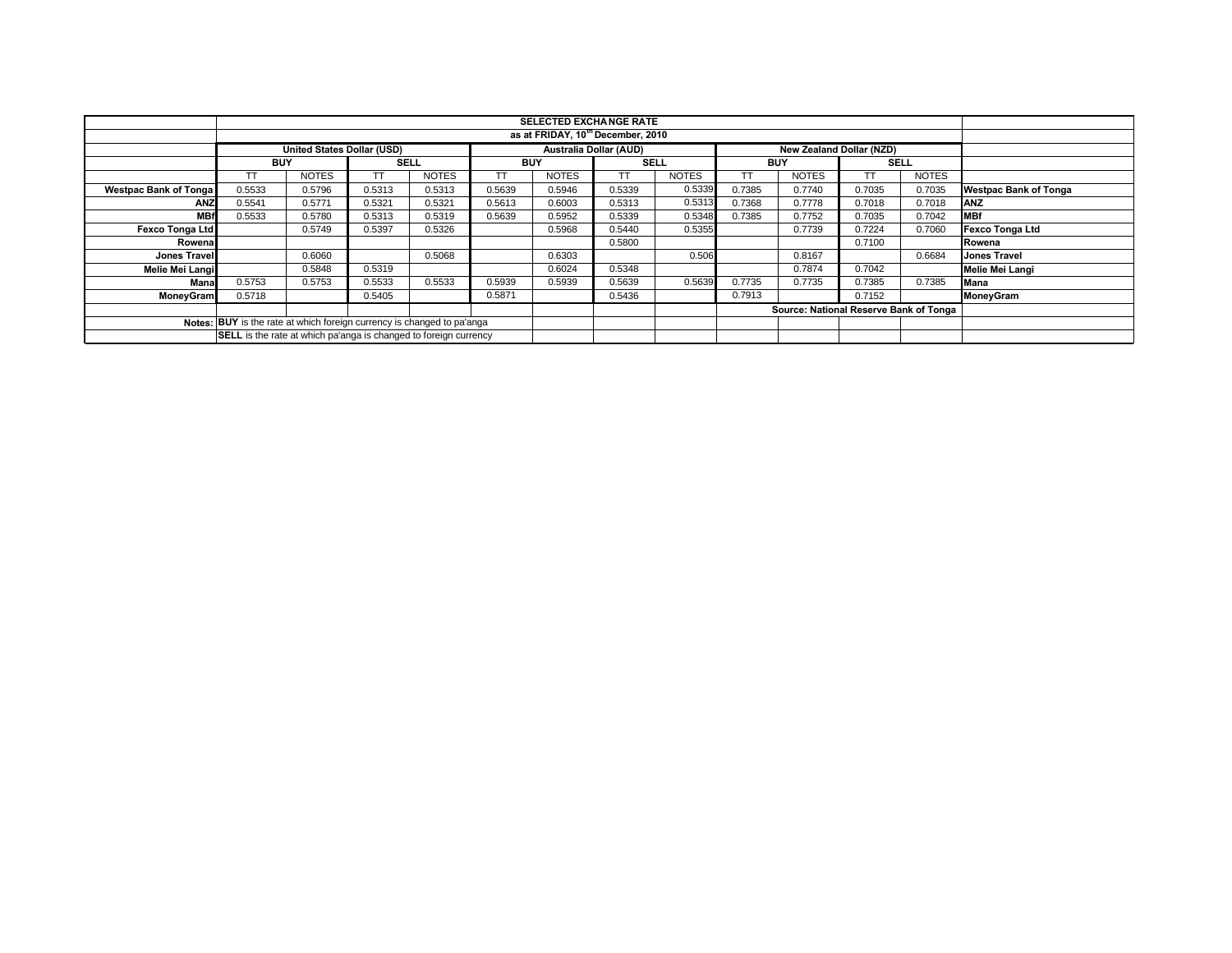|                                                                        |                                                                         |                                   |             |              |            | <b>SELECTED EXCHANGE RATE</b> |                        |              |            |                                        |             |              |                              |
|------------------------------------------------------------------------|-------------------------------------------------------------------------|-----------------------------------|-------------|--------------|------------|-------------------------------|------------------------|--------------|------------|----------------------------------------|-------------|--------------|------------------------------|
|                                                                        |                                                                         | as at FRIDAY, 1 th December, 2010 |             |              |            |                               |                        |              |            |                                        |             |              |                              |
|                                                                        |                                                                         | <b>United States Dollar (USD)</b> |             |              |            |                               | Australia Dollar (AUD) |              |            | <b>New Zealand Dollar (NZD)</b>        |             |              |                              |
|                                                                        | <b>BUY</b>                                                              |                                   | <b>SELL</b> |              | <b>BUY</b> |                               | <b>SELL</b>            |              | <b>BUY</b> |                                        | <b>SELL</b> |              |                              |
|                                                                        | ТT                                                                      | <b>NOTES</b>                      | тт          | <b>NOTES</b> | TT         | <b>NOTES</b>                  | TТ                     | <b>NOTES</b> |            | <b>NOTES</b>                           | тт          | <b>NOTES</b> |                              |
| <b>Westpac Bank of Tongal</b>                                          | 0.5504                                                                  | 0.5764                            | 0.5284      | 0.5284       | 0.5588     | 0.5889                        | 0.5288                 | 0.5288       | 0.7438     | 0.7798                                 | 0.7088      | 0.7088       | <b>Westpac Bank of Tonga</b> |
| <b>ANZ</b>                                                             | 0.5511                                                                  | 0.5741                            | 0.5291      | 0.5291       | 0.5550     | 0.5940                        | 0.5250                 | 0.5250       | 0.7407     | 0.7817                                 | 0.7057      | 0.7057       | <b>JANZ</b>                  |
| <b>MBf</b>                                                             | 0.5504                                                                  | 0.5780                            | 0.5284      | 0.5291       | 0.5588     | 0.5882                        | 0.5288                 | 0.5291       | 0.7438     | 0.7813                                 | 0.7088      | 0.7092       | <b>MBf</b>                   |
| <b>Fexco Tonga Ltd</b>                                                 |                                                                         | 0.5718                            | 0.5399      | 0.5297       |            | 0.5902                        | 0.5412                 | 0.5295       |            | 0.7780                                 | 0.7311      | 0.7098       | <b>Fexco Tonga Ltd</b>       |
| Rowenal                                                                |                                                                         |                                   |             |              |            |                               | 0.5800                 |              |            |                                        | 0.7100      |              | Rowena                       |
| <b>Jones Travel</b>                                                    |                                                                         | 0.6028                            |             | 0.5039       |            | 0.6237                        |                        | 0.5000       |            | 0.8208                                 |             | 0.6721       | <b>Jones Travel</b>          |
| Melie Mei Langi                                                        |                                                                         | 0.5848                            | 0.5291      |              |            | 0.5952                        | 0.5291                 |              |            | 0.7937                                 | 0.7092      |              | Melie Mei Langi              |
| Manal                                                                  | 0.5724                                                                  | 0.5724                            | 0.5504      | 0.5504       | 0.5888     | 0.5888                        | 0.5588                 | 0.5588       | 0.7788     | 0.7788                                 | 0.7438      | 0.7438       | <b>Mana</b>                  |
|                                                                        |                                                                         |                                   |             |              |            |                               |                        |              |            | Source: National Reserve Bank of Tonga |             |              |                              |
| Notes: BUY is the rate at which foreign currency is changed to pa'anga |                                                                         |                                   |             |              |            |                               |                        |              |            |                                        |             |              |                              |
|                                                                        | <b>SELL</b> is the rate at which pa'anga is changed to foreign currency |                                   |             |              |            |                               |                        |              |            |                                        |             |              |                              |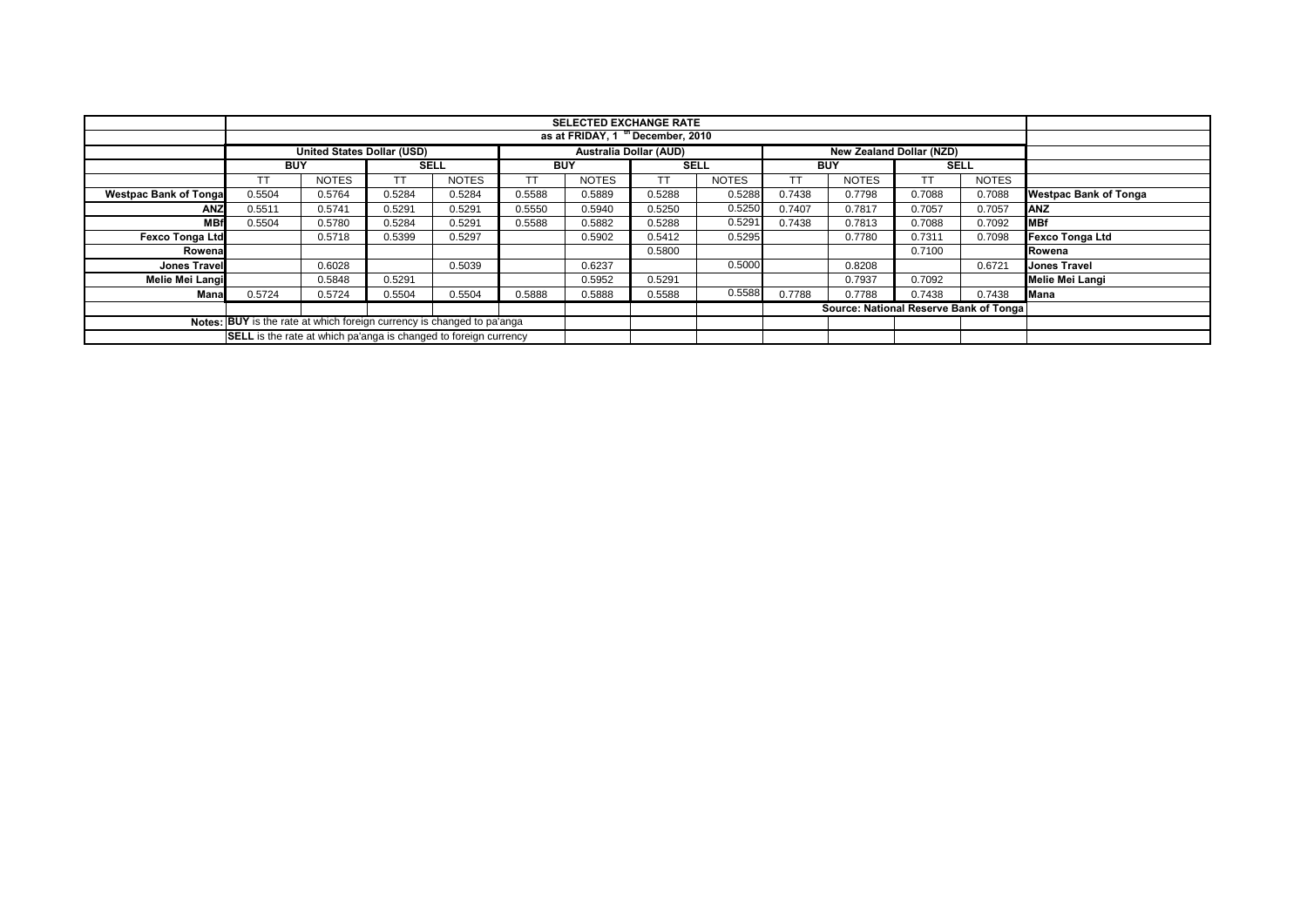|                                                                        | <b>SELECTED EXCHANGE RATE</b>                                    |              |             |              |            |              |                        |              |            |                                         |             |              |                              |
|------------------------------------------------------------------------|------------------------------------------------------------------|--------------|-------------|--------------|------------|--------------|------------------------|--------------|------------|-----------------------------------------|-------------|--------------|------------------------------|
|                                                                        |                                                                  |              |             |              |            |              |                        |              |            |                                         |             |              |                              |
|                                                                        | as at FRIDAY, 2 <sup>th</sup> December, 2010                     |              |             |              |            |              |                        |              |            |                                         |             |              |                              |
|                                                                        | <b>United States Dollar (USD)</b>                                |              |             |              |            |              | Australia Dollar (AUD) |              |            | <b>New Zealand Dollar (NZD)</b>         |             |              |                              |
|                                                                        | <b>BUY</b>                                                       |              | <b>SELL</b> |              | <b>BUY</b> |              | <b>SELL</b>            |              | <b>BUY</b> |                                         | <b>SELL</b> |              |                              |
|                                                                        |                                                                  | <b>NOTES</b> | TT.         | <b>NOTES</b> |            | <b>NOTES</b> |                        | <b>NOTES</b> |            | <b>NOTES</b>                            | TT          | <b>NOTES</b> |                              |
| <b>Westpac Bank of Tonga</b>                                           | 0.5560                                                           | 0.5825       | 0.5340      | 0.5340       | 0.5551     | 0.5848       | 0.5251                 | 0.5251       | 0.7426     | 0.7785                                  | 0.7076      | 0.7076       | <b>Westpac Bank of Tonga</b> |
| <b>ANZ</b>                                                             | 0.5568                                                           | 0.5798       | 0.5348      | 0.5348       | 0.5517     | 0.5907       | 0.5217                 | 0.5217       | 0.7397     | 0.7807                                  | 0.7047      | 0.7047       | <b>ANZ</b>                   |
| <b>MBf</b>                                                             | 0.5560                                                           | 0.5814       | 0.5340      | 0.5348       | 0.5551     | 0.5848       | 0.5251                 | 0.5263       | 0.7426     | 0.7813                                  | 0.7076      | 0.7092       | <b>MBf</b>                   |
| <b>Fexco Tonga Ltd</b>                                                 |                                                                  | 0.5776       | 0.5410      | 0.5351       |            | 0.5867       | 0.5336                 | 0.5264       |            | 0.7770                                  | 0.7223      | 0.7088       | <b>Fexco Tonga Ltd</b>       |
| Melie Mei Langi                                                        |                                                                  | 0.5882       | 0.5348      |              |            | 0.5917       | 0.5263                 |              |            | 0.7874                                  | 0.7092      |              | Melie Mei Langi              |
| Mana                                                                   | 0.5780                                                           | 0.5780       | 0.5560      | 0.5560       | 0.5851     | 0.5851       | 0.5551                 | 0.5551       | 0.7776     | 0.7776                                  | 0.7426      | 0.7426       | Mana                         |
| <b>MoneyGram</b>                                                       | 0.5690                                                           |              | 0.5379      |              | 0.5726     |              | 0.5302                 |              | 0.7923     |                                         | 0.7150      |              | MoneyGram                    |
|                                                                        |                                                                  |              |             |              |            |              |                        |              |            | Source: National Reserve Bank of Tongal |             |              |                              |
| Notes: BUY is the rate at which foreign currency is changed to pa'ang. |                                                                  |              |             |              |            |              |                        |              |            |                                         |             |              |                              |
|                                                                        | SELL is the rate at which pa'anga is changed to foreign currency |              |             |              |            |              |                        |              |            |                                         |             |              |                              |